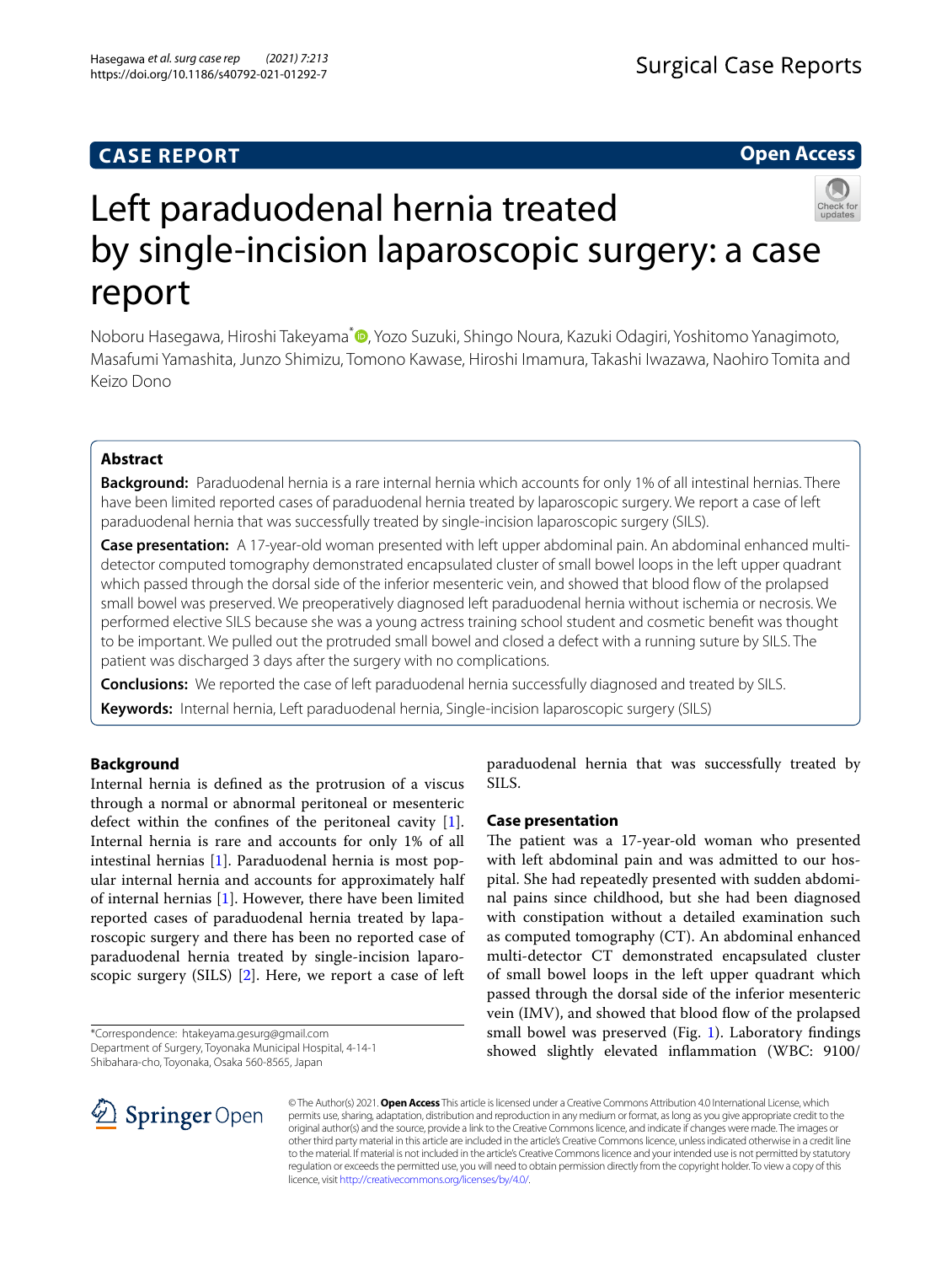

<span id="page-1-0"></span>congregated on the left upper quadrant of the abdomen through the dorsal side of the inferior mesenteric vein (white arrow)



**Fig. 2** Postoperative scar after single-incision laparoscopic surgery. The diameter of the incision was 2.5 cm

μl, CRP: 0.02 mg/dl, Lactate: 0.70 mmol/L). We preoperatively diagnosed left paraduodenal hernia without ischemia or necrosis. Also we had concerned congenital factor and we carefully assessed CT with experienced radiologists. CT fndings did not reveal any congenital factors, such as abnormal bowel rotation and revealed only a left paraduodenal hernia as an abnormal fnding. We did not select emergency surgery since there were no signs of necrotic bowel in physical examination, blood test and CT fndings. Four days after admission to our hospital, we performed elective SILS, because she was a young actress training school student and cosmetic beneft was thought to be important.

We made a 2.5-cm vertical single incision at the umbilicus (Fig. [2](#page-1-1)) and applied a sealing device (LAP-PROTEC-TOR™ Mini-type; Hakko, Nagano, Japan) to the wound. We used a single-port access device (E∙Z Access; Hakko) with inserted three 5-mm trocars (to accommodate a 5-mm fexible scope and surgical devices). Exploratory laparoscopy identifed the protruded small bowel through the hernia orifce and we confrmed the defnitive diagnosis as left paraduodenal hernia. First, we pulled out the protruded small bowel and the orifce was clarifed (Fig. [3a](#page-1-2)). Next, we closed the defect with suture using a nonabsorbable yarn (V-Loc™ PBT; Medtronic, Minneapolis, USA) (Fig. [3](#page-1-2)b). The patient was discharged 3 days after the surgery with no complications.

## **Discussion**

Paraduodenal hernia is classifed into two types: right paraduodenal hernia, in which the intestinal tract prolapses to the right side through the dorsal side of the superior mesenteric vein (Waldeyer's fossa); and left paraduodenal hernia, in which the intestinal tract prolapses to the dorsal side of the descending mesocolon

<span id="page-1-2"></span><span id="page-1-1"></span>

**Fig. 3** Images during surgery. **a** Landzert's fossa (white arrow) was revealed after the reduction of the hernia contents. **b** Closing of the defect (white arrow) by suture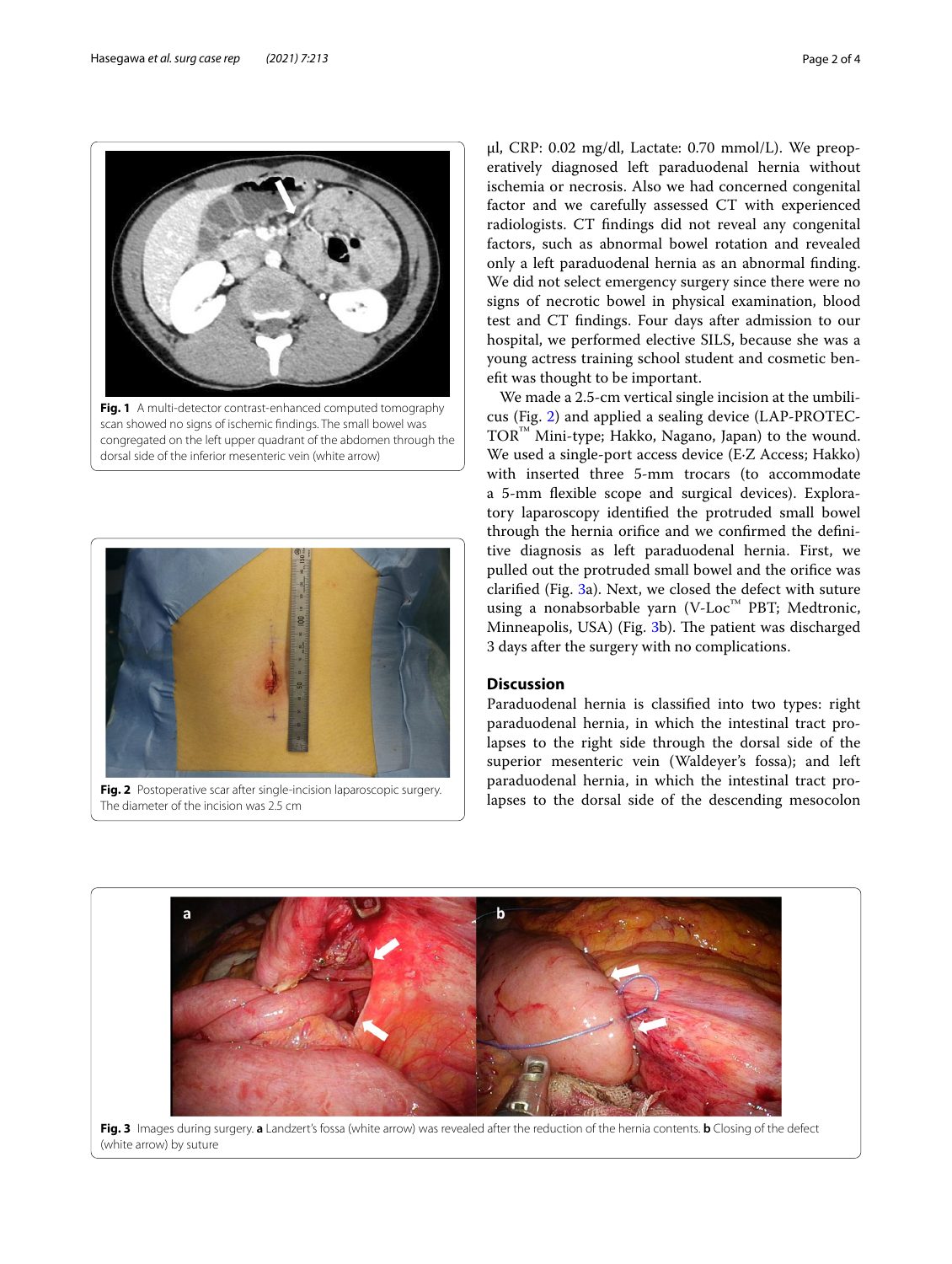|                      | <b>SILS</b>                                                                                                                                                                                               | Multiport laparoscopic surgery                                                                                                 |
|----------------------|-----------------------------------------------------------------------------------------------------------------------------------------------------------------------------------------------------------|--------------------------------------------------------------------------------------------------------------------------------|
| Advantages           | •Cosmetic benefits<br>•Possibility of less post-operative pain                                                                                                                                            | •Flexibility of movement<br>•Some cases are previously reported                                                                |
| <b>Disadvantages</b> | •Technical difficulties<br>·Less counter-traction<br>•Interference of instruments<br>.Incision length can be longer                                                                                       | •Multiple port scars<br>. Incision enlargement is necessary if quiding the lesion<br>site to the outside of the body is needed |
| Precautions          | •Conversion to multiport laparoscopic or open surgery if safety<br>is not quaranteed<br>. High-risk cases of Trocar-site hernias (e.g. obesity, umbilical<br>hernias, diabetes mellitus or smoking, etc.) | •Conversion to open surgery if safety is not quaranteed                                                                        |

<span id="page-2-0"></span>**Table 1** The advantages and disadvantages of performing paraduodenal hernia by single-incision laparoscopic surgery (SILS)

through the dorsal side of the IMV (Landzert's fossa) [\[1](#page-3-0)]. The ratio of left paraduodenal hernia to right paraduodenal hernia is approximately three to one [\[1](#page-3-0)]. In left paraduodenal hernia patients, the median age at presentation is 47 (range of 18–82) years and the ratio of male to female is approximately three to one [[3\]](#page-3-2).

The clinical diagnosis is difficult because left paraduodenal hernia is asymptomatic or causes vague symptoms, such as nausea, vomiting, and postprandial pain [[4\]](#page-3-3). Multi-detector CT is most useful for the diagnosis of the left paraduodenal hernia, and shows clustered dilated small-bowel loops that pass through the dorsal side of the IMV [\[1\]](#page-3-0). In this case, the patient had presented with repeated abdominal pain since childhood, but was not diagnosed with left paraduodenal hernia without abdominal CT. Enhanced CT revealed that almost all of the small bowel was clustered without ischemia, while the IMV ran ventrally. We were able to make a preoperative diagnosis correctly with typical CT fndings.

Surgery for left paraduodenal hernia should be considered because the lifetime risk of incarceration of left paraduodenal hernia is thought to be up to 50%  $[4]$  $[4]$ . There are two steps in surgical procedures for left paraduodenal hernias. The first procedure is reduction of the hernia contents and the second procedure is treatment of the hernia orifce. Reduction of the hernia contents is thought to be relatively easy because of the wide hernia orifce in most cases. On the other hand, treatment of the hernia orifice is more difficult and is associated with some complications, including the IMV injury or recurrence  $[2]$  $[2]$ . There are two approaches to orifice treatment: closure or wide opening of the hernia orifce [[2\]](#page-3-1). As IMV might be sacrifced with the wide opening approach, closure seems to be selected unless the dilatation of the small bowel is too severe or the adhesions are too strong to allow suturing of the hernia orifce [\[5](#page-3-4)].

Laparoscopic surgery is reported to be a useful minimally invasive technique for both the defnitive diagnosis and treatment of acute small bowel obstruction and its

adaptations have spread  $[6]$  $[6]$ . The first case of left paraduodenal hernia repaired by an entirely laparoscopic proce-dure was reported in 1998 [[7\]](#page-3-6). Thereafter, 32 cases of left paraduodenal hernia treated by multiport laparoscopic surgery have been reported; the orifice was closed in 25 cases and orifce was opened wide in 5 cases [\[2](#page-3-1)]. However, there are no reports of cases treated with SILS.

SILS has the beneft of good cosmesis and the safety is assured by the easy conversion to conventional multiport laparoscopic surgery by additional ports [[8\]](#page-3-7). Some reports have shown the feasibility of using SILS for other internal hernias, such as broad ligament hernia [\[9](#page-3-8)]. Internal hernias are sometimes difficult to be preoperatively defnitively diagnosed and SILS is especially useful for internal hernia as minimally invasive surgery  $[9]$  $[9]$ . The needlescopic surgery is also a choice as another type of reduced port surgery  $[10]$  $[10]$ . However, we thought that needlescopic surgery has some drawbacks in this case. Needlescopic surgery requires specialized forceps with its small jaws and supple fne shafts that could cause the excessive tension to the protruded small bowel during pulling out through the hernia orifice  $[11]$  $[11]$ . Another drawback is the limitation of available devices. We cannot use laparoscopic coagulating shears (LCS) or clip appliers through the slim ports even when sudden bleeding [[12](#page-3-11)]. In this case, reduction of hernia contents and treatment of the hernia orifce was necessary and preparation of LCS would have been desirable for the sudden bleeding because the hernia orifce was near the IMV. Judging comprehensively, we selected SILS in this case. However, SILS also has some drawbacks, including less fexibility of movement with interference compared to conventional multiport laparoscopic surgery including needlescopic surgery [[8,](#page-3-7) [9\]](#page-3-8). We described the lists of the possible advantages and disadvantages of performing paraduodenal hernia surgery by SILS compared to multiport laparoscopic surgery (Table [1](#page-2-0)). Previous study described that SILS approach could be of interest in highly selected patients who meet the following criteria: